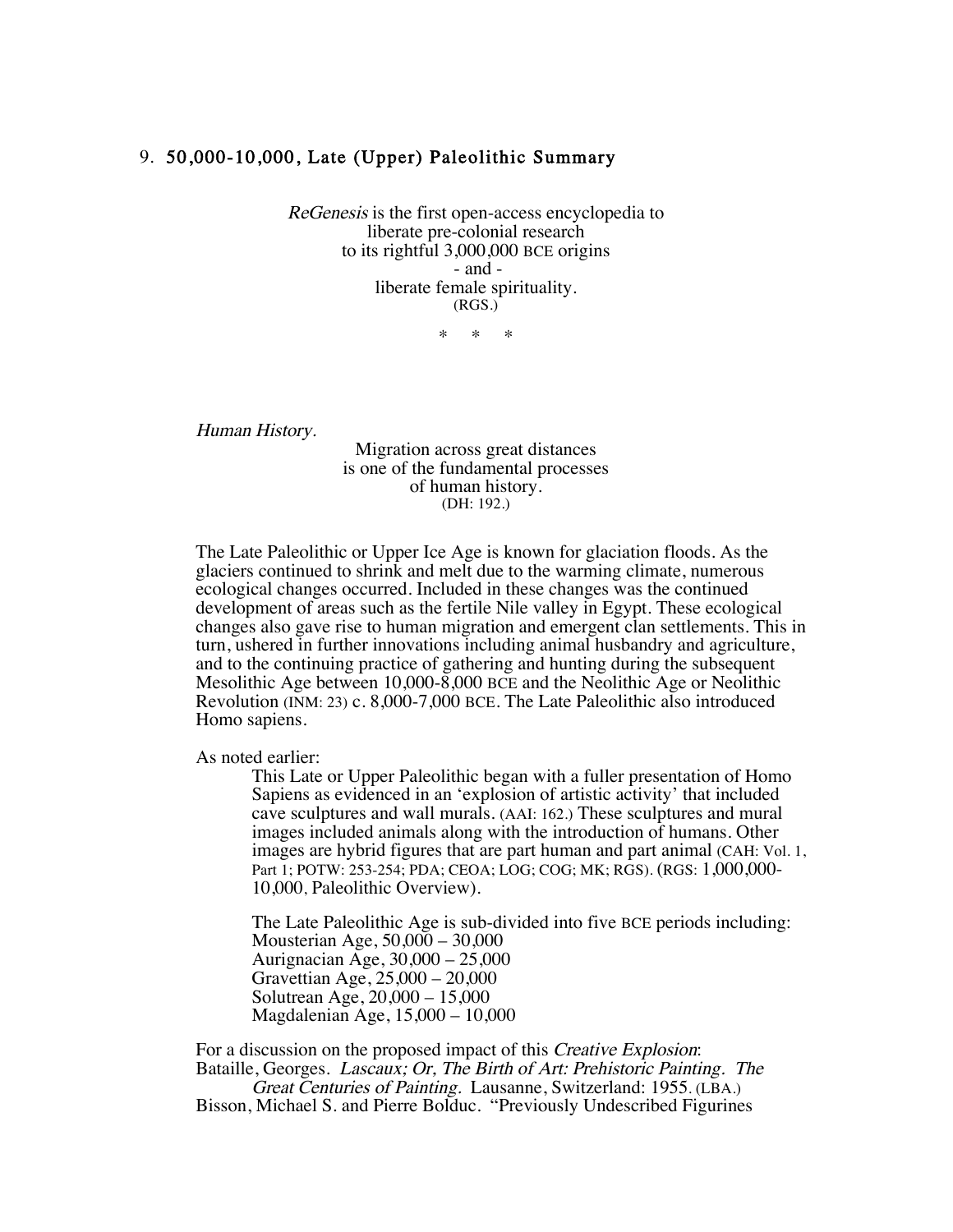from the Grimaldi Caves." Current Anthropology 35.4 (Aug.- Oct. 1994): 458-468. (PU.)

- Caldwell, Duncan. "Supernatural Pregnancies: Common Features and New Ideas Concerning Upper Paleolithic Feminine Imagery." Arts & Cultures. Geneva, Switzerland: Barbier-Mueller Museums, 2010. 52- 75. (SPC.)
- Clottes, Jean. "Paleolithic Cave Art of France." Bradshaw Foundation (1995) Jun. 29, 2008 <http://www.bradshawfoundation.com/clottes/page4.php>. (PAF.)
- Collins, Christopher. Paleopoetics: The Evolution of the Preliterate Imagination. New York, NY: Columbia University Press, 2013. (PE.)
- Conroy, L. P. "Female Figurines of the Upper Paleolithic and the Emergence of Gender." Women in Archaeology: A Feminist Critique. Eds. Hilary du Cros and Laurajane Smith. Canberra, Australia: Dept. of Prehistory, Research School of Pacific Studies, Australian National University, 1993. 153-160. (FF.)
- Mithen, Steven. "The Evolution of Imagination: An Archaeological Perspective." Sub-Stance 30.1/2 (2001): 28-54. (EI.)
- Pfeiffer, John E. The Creative Explosion: An Inquiry into the Origins of Art and Religion. New York, NY: Harper & Row, 1982. (TCE.)
- Wildgen, Wolfgang. "The Paleolithic Origins of Art, Its Dynamic and Topological Aspects, and the Transition to Writing." Semiotic Evolution and the Dynamics of Culture. Eds. Bax, Marcel, Barend van Heusden, and Wolfgang Wildgen. Bern, Switzerland: Peter Lang, 2004. 128-132. (PO.)

Further research indicates that ancient cave artists who made the hand stencils 'were predominately female':

Snow, Dean. "Sexual Dimorphism in European Upper Paleolithic Cave Art." American Antiquity 78.4 (Oct. 2013): 746-761. (SDE.)

Further research on the Late Paleolithic or Upper Ice Age:

Tattersall, Ian. The Fossil Trail: How We Know What We Think We Know about Human Evolution. New York, NY: Oxford University Press, 2009.  $(FT.)$ 

Further Paleolithic research: 1,000,000-10,000, Paleolithic Overview; 1,000,000- 50,000, Early (Lower) Paleolithic Age; 50,000-30,000, Mousterian Age; 34,000- 28,000, Les Eyzies Vulva Engravings, Dordogne Caves; 30,000-25,000, Aurignacian Age; 30,000-25,000, Goddess of Willendorf, Austria; 25,000-20,000, Gravettian Age; 25,000-20,000, Goddess of Laussel; 24,000, Dolni Vestonice; 23,000, Goddess of Lespugue; 22,000, Maiden with Hood; 20,000-15,000, Solutrean Age; 15,000-10,000, Magdalenian Age; 15,000-12,000, Lascaux Cave; 13,000-11,000, Altamira Cave; and 12,000, Pamukkale/Hierapolis, Anatolia (Central Turkey). (RGS.)

Migration research \* and dating refinements:

Journey of Man. Dir. Jennifer Beamish. Eds. Clive Maltby, Gregers Sall, and Spencer Wells. Tigress Productions, Public Broadcasting Service (U.S.),

- et al. 1 videodisc (120 min.) PBS Home Video, 2004. (JOM.)
- Mitchell, Peter. African Connections: Archaeological Perspectives on Africa and the Wider World. Walnut Creek, CA: AltaMira, 2005. (ACA.)

Stahl, Ann Brower, Ed. African Archaeology: A Critical Introduction. Malden, MA: Blackwell Pub., 2005. (AAC.)

Zorich, Zach. "New Evidence for Mankind's Earliest Migrations."